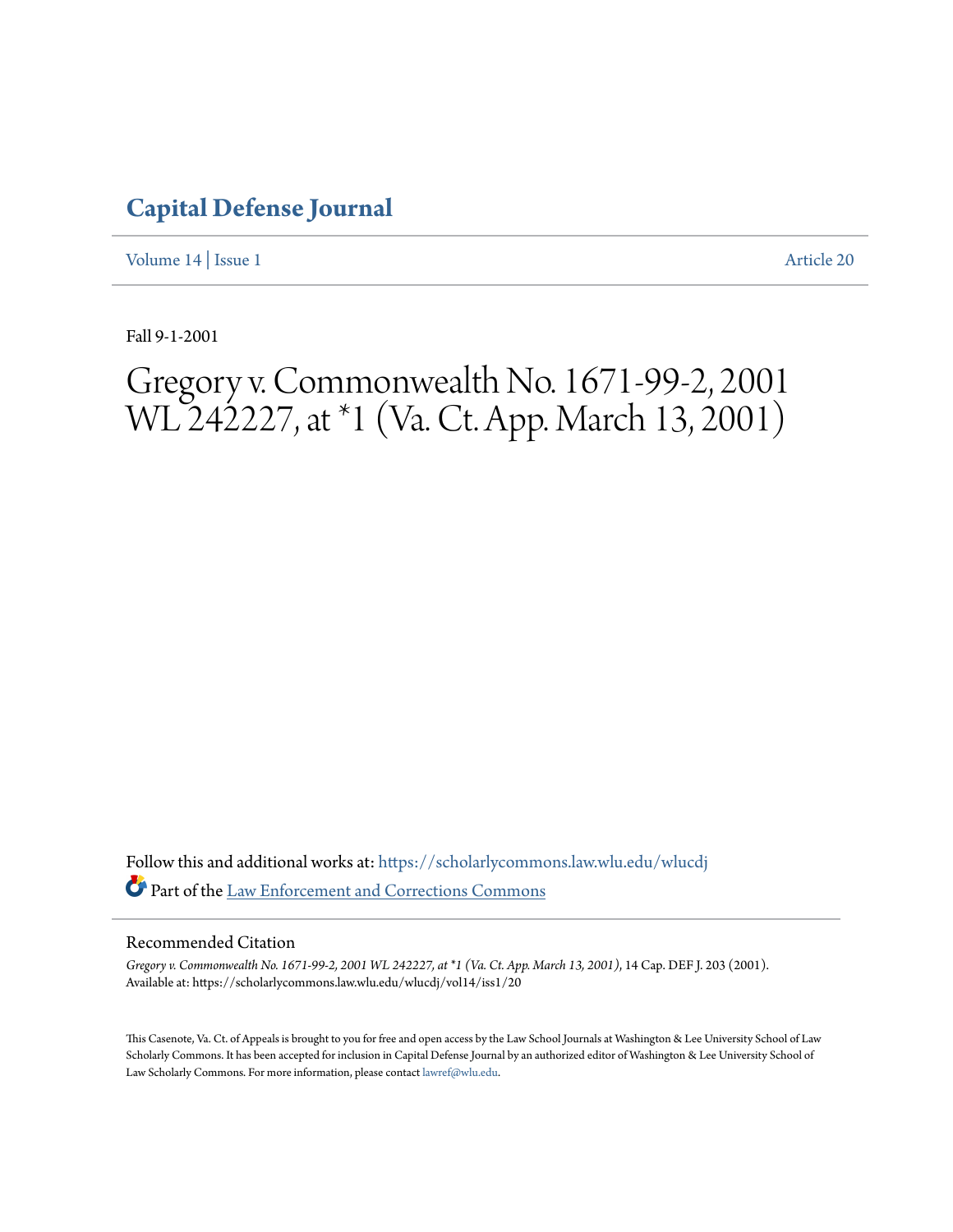## **Gregory** v. Commonwealth No. **1671-99-2,** 2001 WL 242227, at **\*1** (Va. **Ct. App.** March **13,** 2001)

#### *L Fams*

On December **31, 1997,** James Michael Lambrecht ("Lambrecht") was found dead in a parked vehicle. The victim had been shot twice in the right side of the head. Lambrecht's wife informed the police that he sold marijuana and provided the olice with an address book that contained the names of the people with whom the victim made drug transactions. Jason Wayne Gregory ("Gregory?') was among those listed in the address book The police questioned Gregory on January 4, 1998. He was not advised of his *Mirarda* rights prior to the interview. Gregory claims that he asked for an attorney during the interview. The detectives who questioned the appellant stated that Gregory's comment about an attorney sounded like a question about the need for an attorney rather than a request for an attorney, so the police continued the interview. It was during this interview that Gregoryinformed the police that he had been with Jeff Able ("Able") on the night of December 30, 1997. The detectives then interviewed Able, whose name also appeared in the address book Comments made byAble led the police to search Gregory's backyard where theydiscovered three casings and two bullets.<sup>1</sup>

On January 15, 1998, the Redeemer Lutheran Church in Chesterfield County was burglarized, and \$60,000 worth of church property was stolen or vandalized. An employee of a nearbyconvenience store identified Gregoryas the man who tried to buy batteries for a radio that matched the description of one that had been stolen from the church. Gregory was later identified on the security camera videotape.<sup>2</sup>

On January **16, 1998,** Jeff Able informed the police that Gregory said that he broke into the church and that he, along with Michael Sammons, killed the victim. Sammons was arrested and implicated himself and the appellant. Gregory was arrested and advised of his *Miraria* rights. He admitted to the homicide during a videotaped interview.' During a hearing on October **19, 1998,** Gregory appeared with **Mr.**

Tondrowski, co-counsel on the murder charge. The lead attomeyon the murder

**<sup>1.</sup> Gregoryv.Common'weah,** No. **1671-99-2,** 2001 WL 242227, at \*1-2 (Va. **C.** App. March 13, 2001) (This case is an unpublished opinion).

<sup>2.</sup> *Id, at* \*2.

*<sup>3.</sup> rd*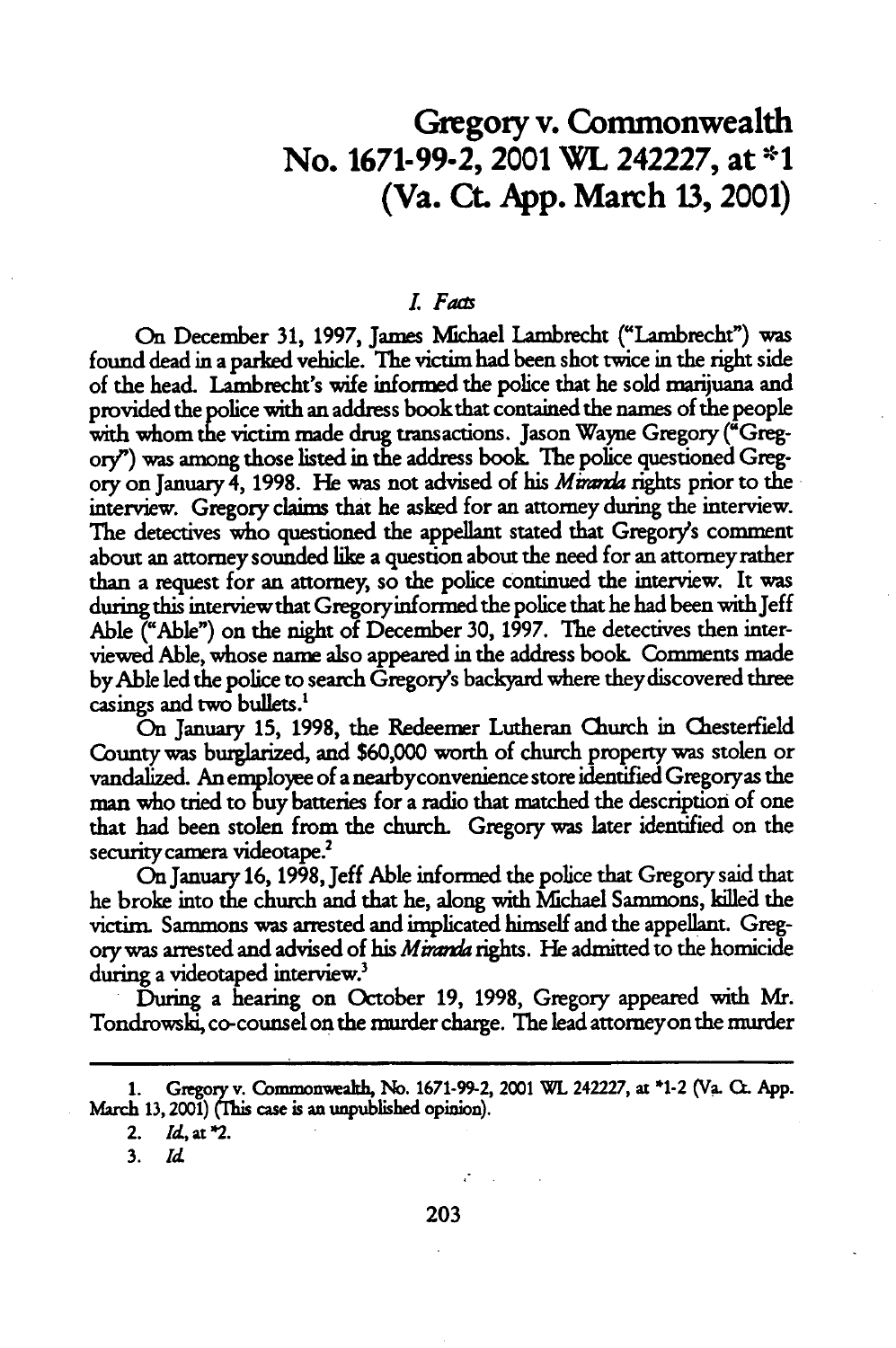case and the only attorney on the charges resulting from the church burglary Mr. Morgan, was not present at the hearing. Gregory agreed, with the advice of his attorney, at this hearing to waive his right to a speedytrial on the murder charges. His right to a speedy trial on the burglary case was also waived, but without the explicit consent of the appellant.<sup>4</sup>

Gregory was convicted at bench trials for capital murder, robbery, two counts of use of a firearm, burglary, grand larceny, and vandalism.<sup>5</sup> On appeal, he contended that the trial court erred in:

1) denying his motion to dismiss the burglary, grand larceny, and vandalism charges because of a speedy trial violation pursuant to [Virginia] Code Section 19.2-243; 2Y finding he was not in custody **for** the purposes of *Minaia* when he was interviewed bypolice on January **4,** 1998; 3) finding he did not invoke his right to counsel during the January 4, 1998 interview, 4) denying his motion to suppress his statement and all evidence denved fron interviews on January4,1998 andJanuary16 **1998;** 5) finding he made a knowing, inielligent, voluntary waiver of his *Mirmda* rights prior to the January 16, 1998 interview, 6) denying his motion for a mistrial based on the Commonwealth's-failure to comply with Rule **3A-11;** and *7)* denying his motion to strike the admission of his statements as a sanction for the Commonwealth's failure to comply with Rule 3A:11.<sup>6</sup>

#### *II. Holding*

The Court of Appeals of Virginia held that Gregory did not make a knowing, intelligent, and voluntary waiver of his right to a speedy trial with respect to the burglary, grand larceny, and vandalism charges in violation of Virginia Code Section 19.2-243.<sup>7</sup> Gregory's convictions for burglary, grand larceny, and vandalism were therefore reversed.<sup>8</sup> The Court affirmed the convictions for capital murder, robbery, and the use of a firearm because the evidence obtained at the

4. *Id*

6. Gregory, 2001 WL 242227, at \*1.

VA. CODE ANN. § 19.2-243(4) (Michie 2000).

<sup>5.</sup> Id. at \*3; see also VA. CODE ANN. § 18.2-31(4) (Michie Supp. 2001) (allowing for a murder committed during the commission of a robbery to be elevated to a capital murder).

<sup>7.</sup> *Id,* at **\*3.** Sentencing Code Section 19.2-243 regarding the right to a speedytrial provides:

Where a general district court has found that there is probable cause to believe that the accused has committed a felony, the accused, if he is held continuously in custody thereafter, shall be forever discharged from prosecution for such offense if no trial is commenced in the circuit court within five months from the date such probable cause<br>was found by the district court; and if the accused is not held in custody but has been recognized for his appearance in the circuit court to answer for such offense, he shall be forever dsc from prosecuton therefore if no trial is commenced in the circuit court withim **nine** months from the date such probable cause was found.

**<sup>8.</sup> G** 2001 **WI.** 242227, at **\*8.**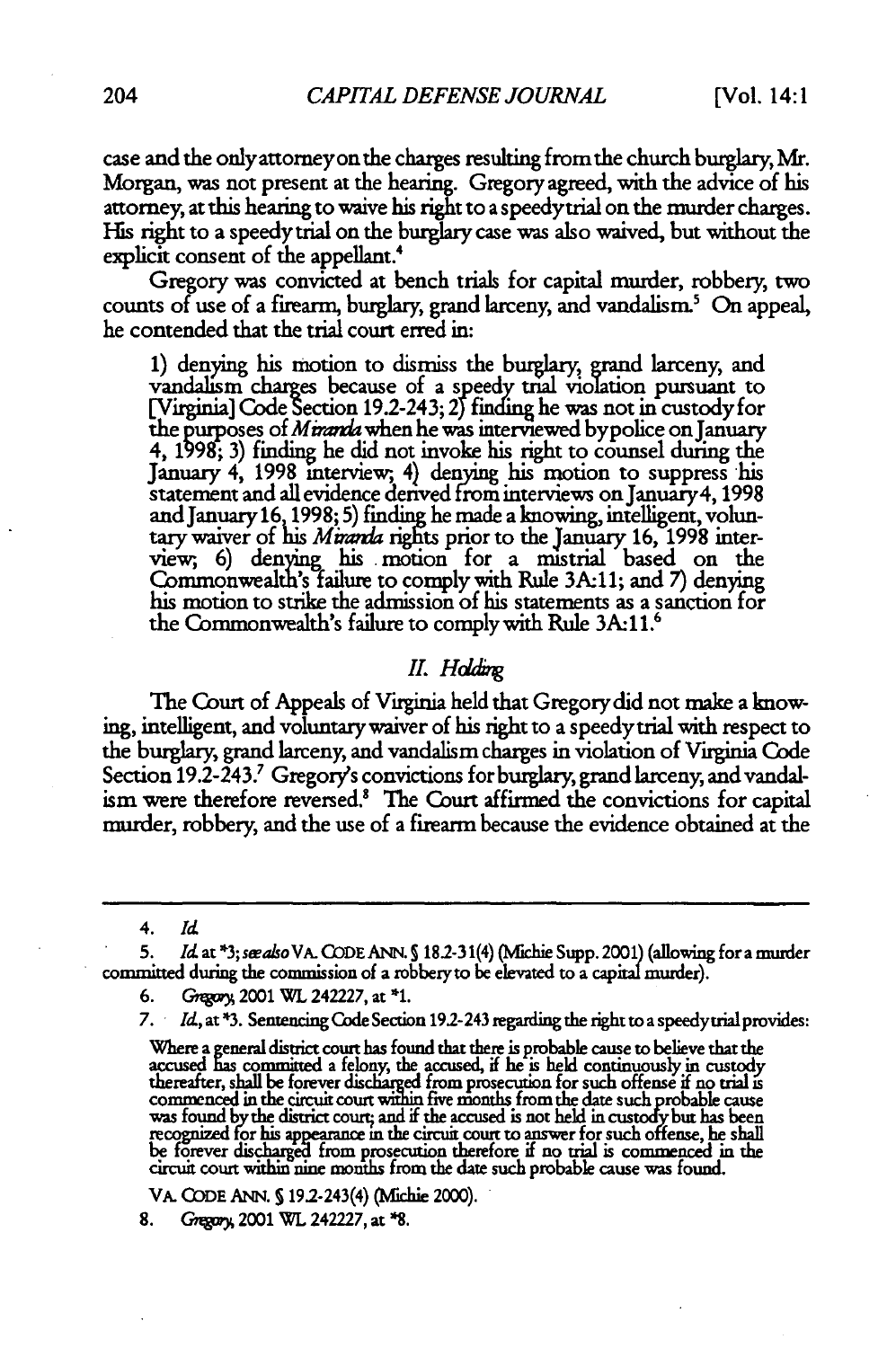interview would have been inevitablydiscovered and the statements made bythe appellant at the interview did not contain inculpatory information.'

### *III. Analysis / Application in Virginia A. Denial of Gregory's Appeal*

The Court of Appeals of Virginia denied all of the appellant's claims except the speedy trial claim relevant to the convictions of burglary, grand larceny, and vandalism.<sup>10</sup> Virginia Code Section 19.2-243 states that a defendant must be tried within five months of finding probable cause.<sup>11</sup> In this case the district court found probable cause on the burglary, grand larceny, and vandalism charges on June **8,1998.12** Virginia Code Section 19.2-243 required that Gregorybe tried on these charges **by** November **7,** 1998." Gregory was not tried until February **5,** 1999.14 The Court of Appeals of Virginia has held that the right to a speedytrial may be waived by a defendant,<sup>15</sup> but only if it is done so knowingly, intelligently, and voluntarily.16 In this case, the attomeywho represented the appellant on the burglary-related charges was not present at the hearing to postpone the trial.<sup>17</sup> The trial court set the trial for the burglary charge for February **5,** 1999, without asking Gregory if he waived his right to a speedy trial.<sup>18</sup> The appellate court reversed the conviction on the burglary, vandalism, and grand larceny charges due to the failure of the trial court to properly seek a waiver and its failure to provide a speedy trial.19

The Court of Appeals of Virginia did not reverse the convictions on the charges of capital murder, robbery, and use of a firearm despite Gregory's claims that the Commonwealth failed to inform him of his *Miranda* rights.<sup>20</sup> Thus, all information from his statement and all evidence discovered from that statement was admissible.2' **The** court relied on the inevitable discovery **rule** found in *Nix*

- 11. *Id.*, at \*3; *see* § 19.2-243(4).
- 12. *Id,* at \*4.

14. *Id*

**15.** Mltchell v. Comnmonweakh, **518 SE.2d 330,334** (Va. QL App. 1999) **(holding** that "[a] defendant **may** agree to a general waiver of his or her statutory speedytrial rights, **in** which instance **the** accused foregoes his or her rights granted **by** Code Section 19.2-243").

16. Peterson v. Commonwealth, 363 S.E.2d 440, 444 (Va. Ct. App. 1987) (stating that "[a] waiver of any constitutional right must be knowingly, intelligently, and voluntarily made") (citing Johnson v. Zerbst, 304 U.S. 458,

**17. Gkgp)** 2001 WL **242227,** at \*4.

- 19. *Id*
- 20. **Id,** at **\*5.**
- 21. Id, **at\*6.**

**<sup>9.</sup>** *Id,* at **\*6-7.**

<sup>10.</sup> *Id,* at **\*8.**

**<sup>13.</sup>** *Id*

**<sup>18.</sup> Id**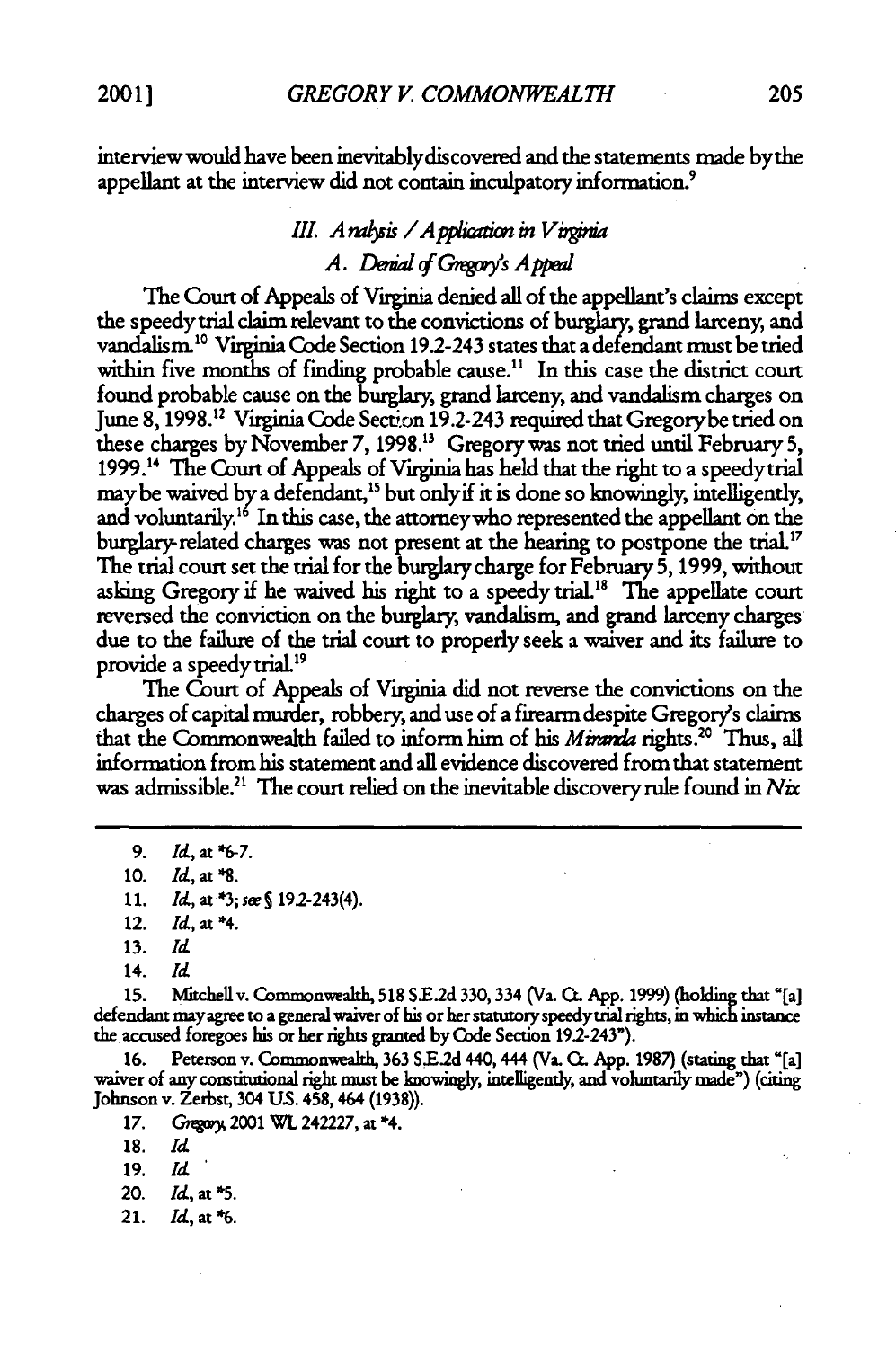*v William*<sup>22</sup> in denying the appellant's claim that the trial court erred in denying the motion to suppress the statements and all evidence derived from both the January 4, **1998,** and the January **16, 1998,** interviews.23 The only evidence obtained in the interview that may have been incriminating was the statement that Gregory had spent the evening of December **30, 1997** with Jeff Able.24 However, since both Gregory's and Able's names appeared in the victim's address book, the court determined that the evidence would inevitablyhave been obtained due to the police's initial strategy of contacting everyone who was mentioned in the address book.<sup>25</sup>

The Court also denied the appellant's claim that his invocation of his right to counsel during the January 4, **1998** interview prohibited the police from initiating the second interview on January **16, 1998.26** Gregory claimed that the police violated the *"Edwans* Rule."27 If the police initiate interrogation of a defendant after he has invoked his *Miranda* right to counsel and before his counsel is present "a valid waiver of that right cannot be established. **. .** even if he has been advised of his rights."<sup>28</sup> However, the court pointed out that "[t]he *Edanms* rule has not been expanded to include non-custodial demands for an attorney or to interrogation **after** an accused has been released from custody."29 Gregorywas released from custodyfollowing his invocation of his *Mirarda* right to counsel, so *E duants* does not bar subsequent interrogation.<sup>30</sup>

#### **B.** Inadequacy of State Proportionality Reuew

It is interesting to note, with regard to the issue of proportionality review, that this is an unpublished opinion in a capital murder case in which the appellant

#### 22. 467 **US.** 431 (1984).

24. *GqgaM* 2001 **WL** 242227, at **\*4.**

**25.** *M,,* **at \*5.**

**26.** *Id*

*27. Id,* at **\*6;** *see also* Minaick v. Mississippi, 498 **U.S.** 146, **153 (1990)** (holding that once a defendant invokes his *Minanda* right to counsel on the charged crime, all police initiated interrogation regarding anycriminal investigation must cease unless the defendant's counsel is present at the time of questioning); *see also* Jackson v. Commonwealth, 417 **S.E2d 5,** 6-7 (Va. CL App. 1992) (holding that pursuant to *E duants* and its progeny, once a defendant's *Minarda* right to counsel is invoked, allpolice-nitiated interrogation must cease unless the defendant's counselis present at the time of questioning).

28. Edwards v. Arizona, 451 **US.** 477,484-85 (1981) (holding that a valid waiver of a right to counsel cannot be established in a police interrogation of a defendant outside the presence of counsel after *Miranda* right to counsel has been invoked).

29. Tipton v. Commonwealth, 447 S.E.2d 539, 540 (Va. **C.** App. 1994) (holding that the *E dumas* rule only applies to periods of continuous custody).

30. *Gregory,* 2001 WL 242227, at \*6; *see also Tipton*, 447 S.E.2d at 540.

<sup>23.</sup> Nix v. Williams, 467 U.S. 431, 447 (1984) (holding that "if the government can prove that the evidence [obtained byillegal means] would have been obtained inevitably and, therefore, would have been admitted **regardless** of any overreaching bythe police, there is no rational basis to keep that evidence from the jury. **.. ").**